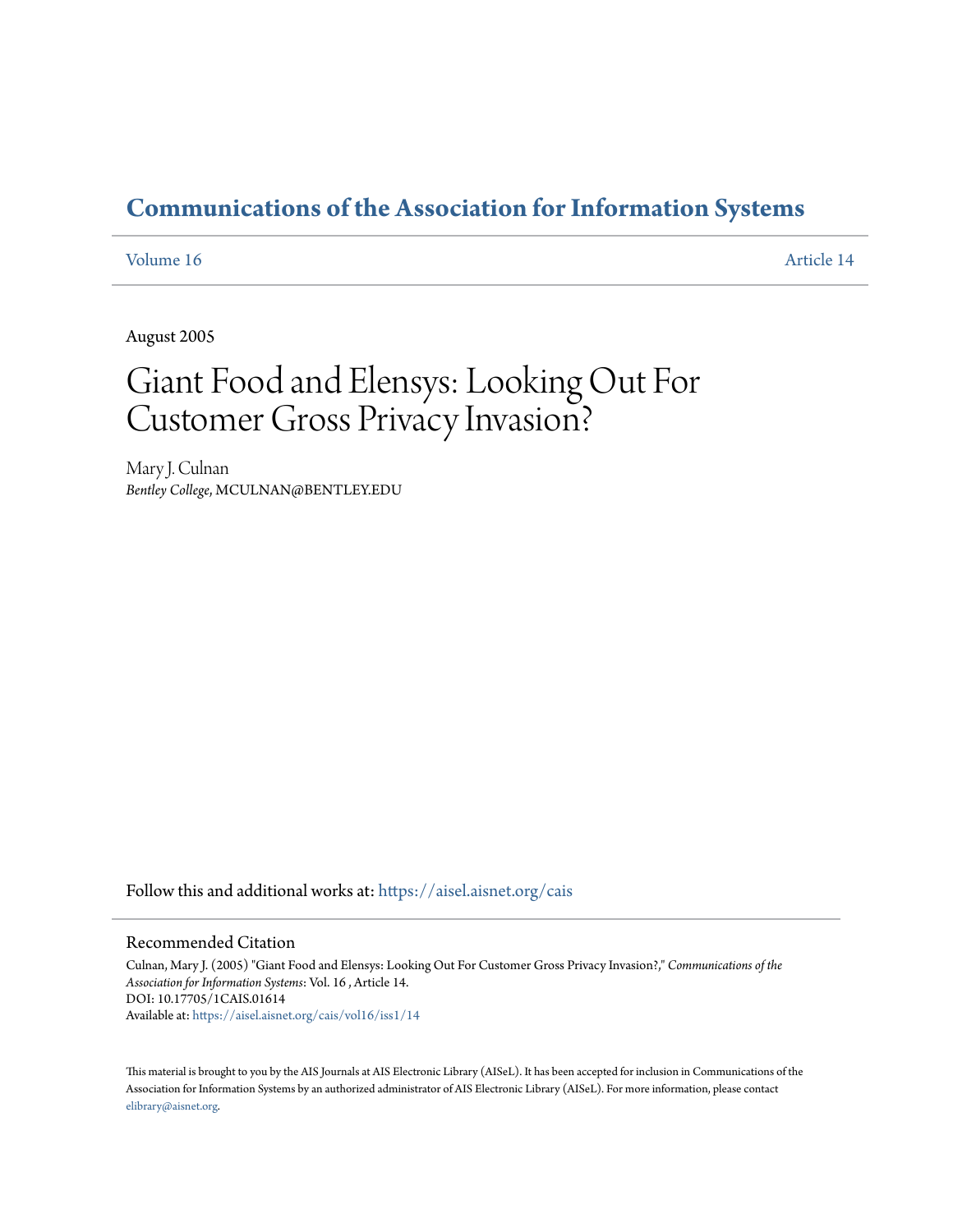

# **GIANT FOOD AND ELENSYS: LOOKING OUT FOR CUSTOMERS OR GROSS PRIVACY INVASION?**

Mary J. Culnan Management Department Bentley College mculnan@bentley.edu

#### **ABSTRACT**

This case describes the privacy issues surrounding Giant Food's decision to outsource a prescription drug compliance program to Elensys. Under the arrangement, Elensys would send refill reminders to Giant's pharmacy customers. As approximately half of all patients stop taking their medication within the first six months of being prescribed, compliance programs which remind patients to refill their prescriptions help address a major public health issue. However, these programs also raise privacy issues because they involve the reuse of sensitive personal information.

The case provides students with an opportunity to assess the privacy issues raised by this situation. The case also provides an opportunity for students to grapple with the challenges of developing a "privacy sensitive" implementation strategy for Giant and for CRM programs more generally.

**Keywords:** privacy, implementation, CRM

#### **I. INTRODUCTION**

Russell B. Fair, Vice President of Pharmacy Operations for Giant Food Inc. was walking his dog early on a Sunday morning in February. As was his custom, he had brought the newspaper with him to read. When he unfolded the front section of the *Washington Post*, the headline leaped out at him: *"*Prescription Sales, Privacy Fears; CVS, Giant Share Customer Records with Drug Marketing Firm." The story began:

 *"Using technology in a new way to market drugs, CVS Corp. and Giant Food Inc. are sending confidential prescription information to a Massachusetts company that tracks customers who don't refill prescriptions, a practice that some experts say raises new questions about medical privacy. The company, a computer database marketing specialist, uses the data to send personalized letters – written on pharmacy letterhead and sometimes paid for by drug manufacturers – that either remind customers to keep taking their medicine or pitch new products that will treat the customer's ailment"* [O'Harrow, 1998].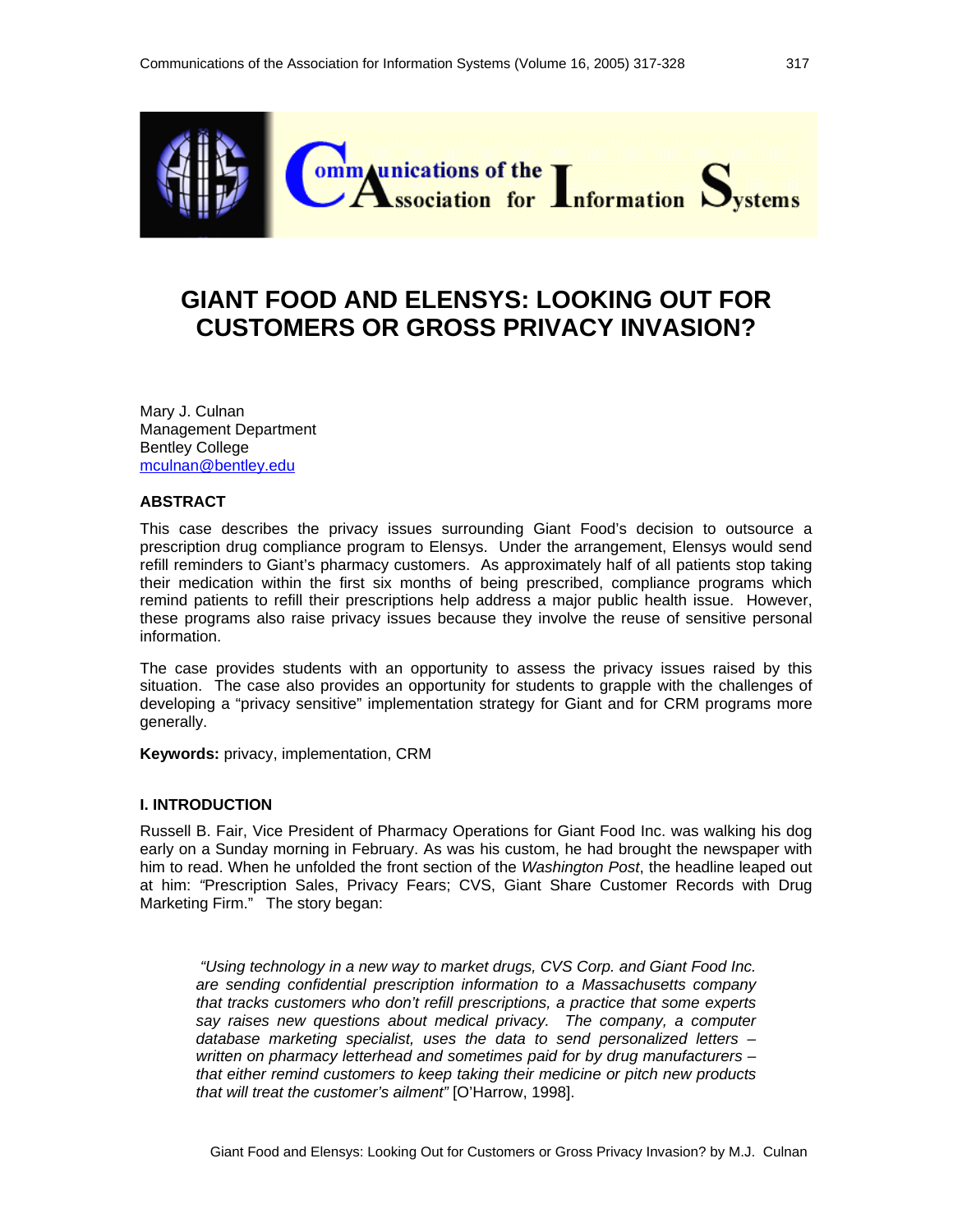The article quoted a noted physician,

*"It's a gross invasion…Do you want the great computer in the sky to have a list of every drug you take…all without your permission?"* 

"This is trouble," Fair thought to himself as he folded up the newspaper and headed for home. Within a few hours, he began receiving phone calls from the supervisors in the stores who reported they were receiving many complaints from irate customers. Fair knew immediately that Giant had a problem with the fledgling alliance Giant's pharmacy established with Elensys Care Services, Inc. to run a patient education and prescription drug compliance program. When Fair reached Giant's CEO at home and explained the situation, the CEO asked him, "What do you want to do?"

#### **II. THE COMPANIES**

#### **GIANT FOOD INC.**

In February 1936, N.M. Cohen and Samuel Lehrman opened the first Giant food store on Georgia Avenue in Washington, D.C. The store was based on a novel concept for the times: a large selfservice store that could offer lower prices to consumers by substituting high volume for high markups. As of 2005, Giant operated 203 supermarkets including 174 full-service pharmacies in Virginia, Maryland, the District of Columbia, Delaware and New Jersey. The Delaware and New Jersey stores operated under the name Super G. Giant also operated two large distribution centers, a bakery, a dairy processing plant, an ice cube processing plant, as well as a soda bottling plant, all in suburban Maryland. The company extensive private label line included as many as  $9,000$  products carrying the Super G label.<sup>1</sup> Giant was the market leader in the Washington metropolitan area.

Giant's reputation is a family business with a strong history of service to the community and innovation. In the late 1980's, Giant was the first supermarket chain to install front-end scanning in all of its stores, a feat which as of December 1991 had been duplicated by only a few others.<sup>2</sup> In 1970 it was one of the first food retailers to hire a consumer advocate, former Presidential advisor Esther Peterson. Giant's current Vice President of Consumer Affairs, Odonna Mathews was a familiar figure from Giant's newspaper and television ads, in-store promotions and educational materials. Giant contributed more than \$6 million annually in cash, goods and services to support charitable and community organizations in the markets it served<sup>3</sup>.

In 1964, N.M. Cohen, one of the founders, turned the reins of the business over to his son Izzy, who served on the Board of Directors since its founding. Izzy Cohen served as chairman, president, and CEO until 1992 when he tapped Pete L. Manos to serve in the role of company president. Izzy Cohen died on November 22, 1995. Cohen's commitment to the customer — "There is nothing too good for a Giant customer"—permeated Giant's corporate culture. Cohen's guiding principles endures today: quality, value, and especially service in a warm and friendly atmosphere.<sup>4</sup>

In October 1998, Royal Ahold NV, a Dutch grocery giant, completed a \$2.7 billion cash purchase of Giant. Giant's stock was delisted on the American Stock Exchange on October 30. Pete L. Manos, Izzy Cohen's successor as Giant's Chairman and CEO, announced his retirement after four decades with the firm. In 2003, Royal Ahold announced it would merge Giant and its corporate sibling, Stop & Shop Supermarket Co., consolidating the corporate offices at Stop & Shop's headquarters in Massachusetts.

1

<sup>&</sup>lt;sup>1</sup> Giant Food [1998] Inc. Corporate Profile, May 1998.<br><sup>2</sup> Ciant Food [2005b]The History of Ciant.

<sup>&</sup>lt;sup>2</sup> Giant Food [2005b]The History of Giant

<sup>&</sup>lt;sup>3</sup> Giant Food [2005a] Press release, April 19, 2005.<br><sup>4</sup> Ciant Food [1905a) "Izzy." We Navy Spocjal Editio

Giant Food [1995a) "Izzy," We News Special Edition, Giant Food publication, November 1995.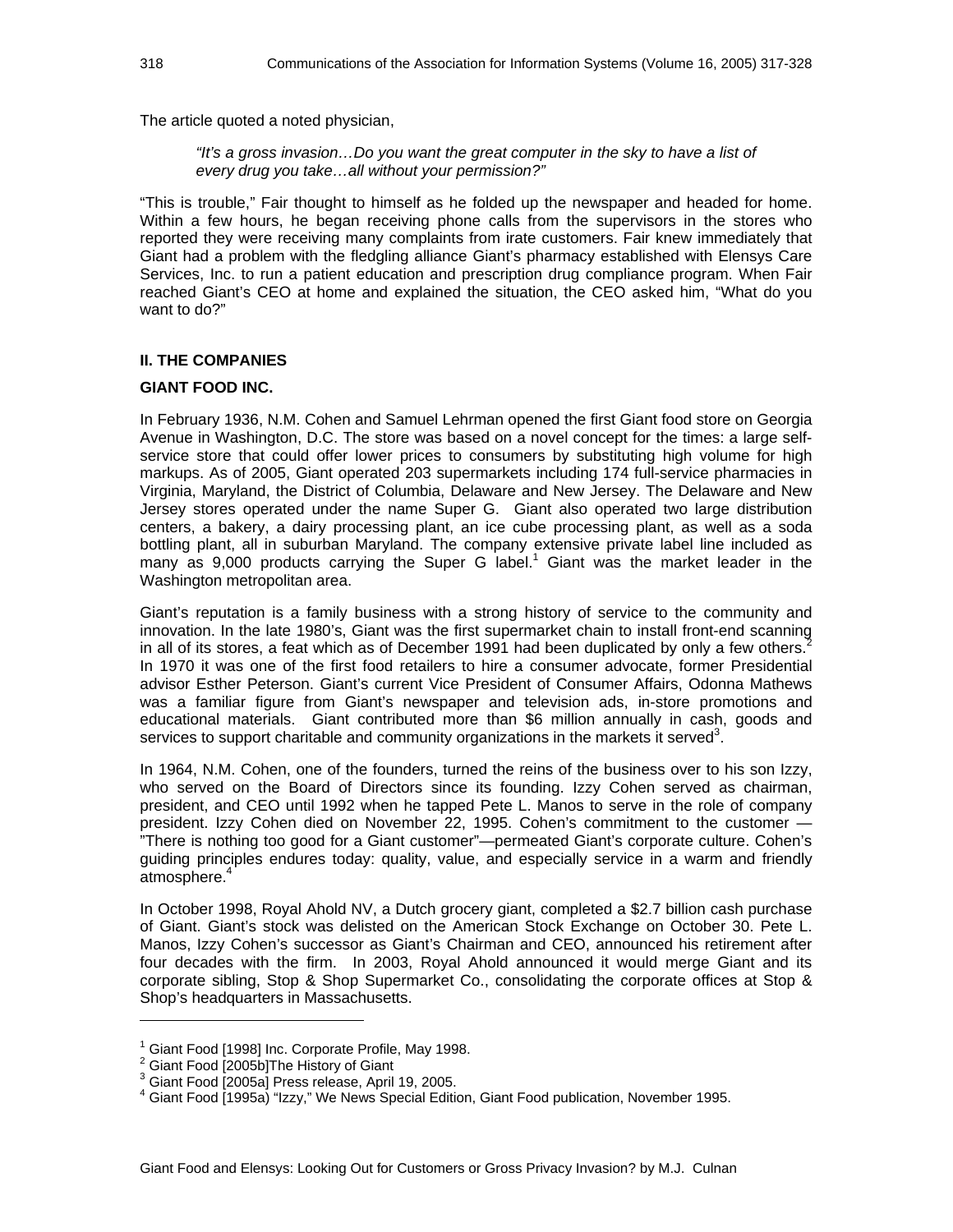#### **ELENSYS CARE SERVICES, INC.**

Elensys, located in Burlington, Massachusetts, was founded in late 1993 by Dan Rubin and Mike Evanisko. Evanisko was an executive with a management consulting firm. Rubin was also a management consultant with extensive experience in the pharmaceutical industry. Based on his experience, he saw an opportunity to address the health care problem of prescription noncompliance, primarily with chronic conditions such as hypertension (high blood pressure), asthma, diabetes, and high cholesterol. Rubin knew that more than half of all patients on these types of medications stopped taking their prescriptions prematurely.

The Elensys programs focused on the development and management of patient compliance programs that educated patients about their medications and reminded patients to refill their prescriptions. The services Elensys offered to its customers, retail pharmacies, included compliance program strategy and planning, communications design, program implementation and performance analysis to ensure maximum program impact. All of Elensys' programs were designed to provide clear therapeutic or economic benefits for patients as their core values illustrate.<sup>5</sup>

| Table 1                    |  |  |  |  |  |
|----------------------------|--|--|--|--|--|
| <b>Elensys Core Values</b> |  |  |  |  |  |

- Focus on patient health
	- Patient confidentiality must be absolute
	- Physicians are the focal point of all patient treatment decisions
- Pharmacists play a critical role in counseling and educating patients about their medications

Better compliance potentially benefited everyone. For patients, it meant better health. For pharmacies and pharmaceutical companies, it meant increased revenues. Pharmaceutical manufacturers often earned very high gross margins on branded products. These companies made significant sales and marketing investments, typically focused on inducing doctors to write prescriptions for their products. For these firms, non-compliance resulted in billions of dollars in lost revenues. Retail pharmacies would increase their revenues through better compliance due to increased prescription refills plus whatever additional purchases their customers made in the stores with each store visit. As a result of managed care, gross margins in the retail pharmacy industry had declined from 35% to 17-20%. The health care system in general, and the managed care system in particular would also benefit through reduced costs that resulted from better health of the public. The question was who should pay the costs of running compliance programs?

In developing his business model, Rubin spoke with a representative from a major managed health care organization but quickly learned that managed care was not likely to be a viable vehicle for implementing his idea. While increased prescription compliance would likely lead to lower overall costs for these plans, the head of pharmacy at most managed care plans was primarily concerned with controlling prescription costs (i.e. utilization); the programs Rubin envisioned running would lead to increased utilization of prescription medications and therefore drive pharmacy costs up for the managed care plans. Further, people switched health care plans approximately every 18 months, meaning the next plan would reap the benefits of the former plan's investment in the compliance program.

Rubin subsequently identified retail pharmacies as the potential partner with both a financial interest and a "professional obligation" to provide such services. This business model was attractive because pharmacies maintained an electronic record of every pharmacy transaction.

l

<sup>&</sup>lt;sup>5</sup> Elensys Care Services, Inc. [1998]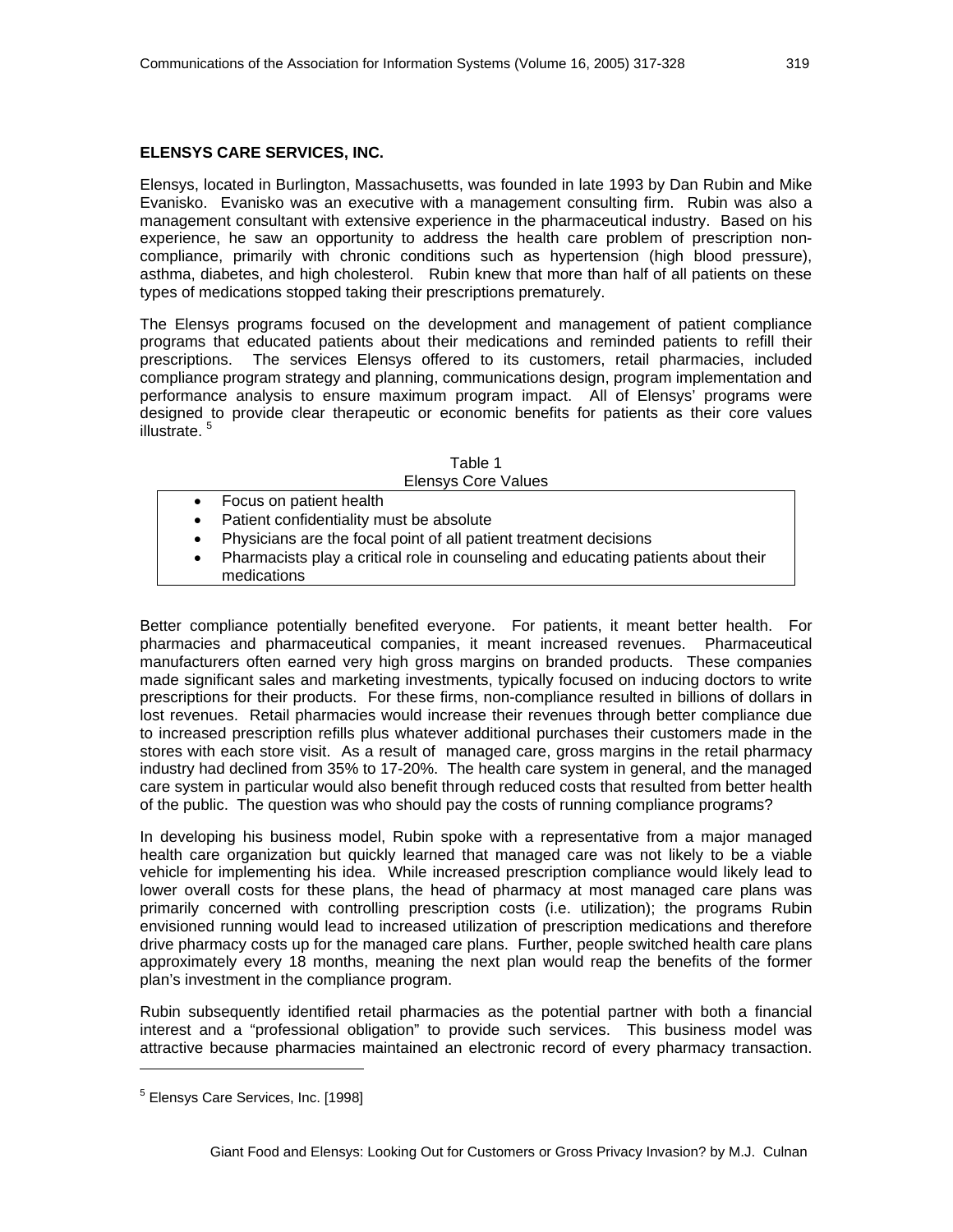These data were needed to allow for timely communications with patients and to measure the effectiveness of these communications in improving compliance. The pharmacy data could help identify specific points or activities in a patient's therapy, such as missing a refill or obtaining their last refill without a new prescription. Further, many pharmacies did not possess the in-house information systems resources to develop the database and tracking capabilities needed to manage compliance programs. In the Gallup surveys of public perceptions of the most trusted professions conducted early in 2002 and 2003, the public rated pharmacists in the top ten $6$ . Elensys' business model would build on this relationship between the consumer and the pharmacist by providing communication and prescription education materials about the consumer's specific medications to the consumer from their local pharmacy.

The Elensys compliance programs were funded in one of two ways. Many were funded by the pharmaceutical manufacturers who approached a pharmacy to run a compliance program for all of the pharmacy's patients for whom a specific drug was prescribed. Pharmacies could also pay Elensys themselves to run a program on their behalf.

The business was launched in July 1995 with two regional pharmacy chains as customers. Employees included two former Vice Presidents of Pharmacy at major pharmacy chains, and clinical pharmacists with both research and practical experience. By 1998, the firm grew to approximately twenty employees. At that time, Elensys received prescription data from approximately 15,000 pharmacies [O'Harrow 1998]. New customers were acquired primarily by making sales calls and by exhibiting at trade shows.

All communications to patients were sent on behalf of and at the direction of Elensys' customers, the pharmacies. Thus, nothing was ever sent to a patient that hadn't been previously reviewed and approved by the participating pharmacy chain. For example, once the pharmacy decided to run a compliance program for a particular medication, Elensys would enable the mailing of personalized letters to a pharmacy's patients on the pharmacy's letterhead, educating patients as well as reminding them to refill their prescriptions. The format of the letter could be customized based on the patient's demographics using research on effective communication strategies for that demographic sub-group.

#### **III. PHARMACEUTICAL INDUSTRY TRENDS**

In the 1990's, the move to managed care brought significant changes to the healthcare system and placed enormous pressures on the profits of the pharmaceutical industry. In the U.S., which constituted one-third of the world's pharmaceutical market, 80% of the population was covered by managed care in 1993. In 1995, managed care organizations controlled 75% of the drug purchases in the U.S. The majority of these organizations employed formularies, a list of approved medicines, as one method of cost control; the insurance company would only pay for drugs listed on the formulary. By the mid-1990's, the same price pressures had also reached Europe with governments imposing price reductions on many drugs.<sup>7</sup>

Further, by 1996, approximately 86% of health maintenance organizations (HMO's) routinely substituted generic products for patented drugs whenever possible, further reducing the profitability of the drug manufacturers. This trend away from the need to prescribe moreexpensive branded drugs was accelerated by the 1984 Waxman-Hatch Act which reduced barriers to entry in the pharmaceutical industry by accelerating the FDA approval process for bringing generic drugs to market. As a result of formularies, generics, and other cost pressures, pharmaceuticals appeared to be headed for commodity status. In an effort to combat these trends

l

 $6$  Veverka [2000]. In this survey, pharmacists ranked second, after nurses.

<sup>&</sup>lt;sup>7</sup> Harvard Business School [1998]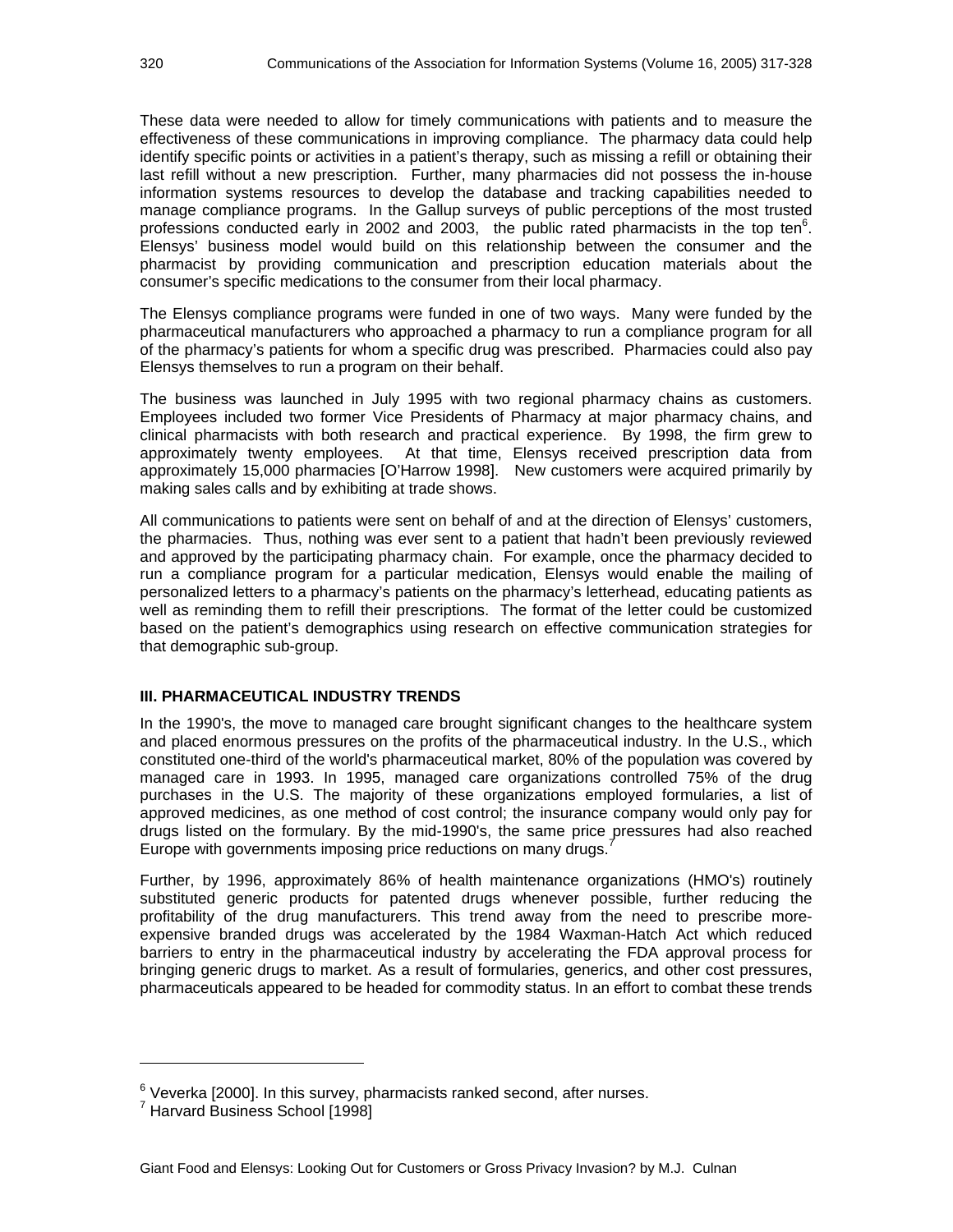and to address a public health problem, prescription medicine noncompliance, the pharmaceutical companies initiated patient education programs<sup>8</sup>.

#### **PATIENT EDUCATION PROGRAMS**

During the 1990's, recognition of the importance of patient education concerning their conditions, their prescribed treatments, and their treatment options grew. This recognition was reflected in two regulatory programs:

1. In 1990, Congress required pharmacists to offer to discuss any information they deemed significant with any patients receiving benefits under Medicaid. Subsequently, some states adopted laws requiring counseling for all patients.

 2. In 1996, Congress required pharmacists to disseminate "useful written information" to all consumers about their prescription drugs. Pharmacists responded to this requirement with a variety of tailored printed materials that they provided to consumers in a face-to-face encounter when people received their prescriptions. Because of the costs associated with developing and disseminating this information in a format that satisfies the requirements of the law, the materials were often funded by pharmaceutical manufacturers<sup>9</sup>.

Pharmacies also engaged in three other kinds of direct-to-patient (DTP) messaging.

1. Compliance messaging encouraged proper use of prescribed medications. In particular, the pharmacy or the pharmacist might remind a patient to finish a course of treatment such as taking all prescribed antibiotics, or to refill a prescription. In developed countries, on average only 50% of prescriptions are taken as prescribed, and nearly half of all patients stop taking their medication within the six months of being prescribed $10$ . Further, noncompliance, or the failure of an individual to take medication as prescribed, was estimated to account for over \$100 billion in costs to the U.S. healthcare system.

Compliance programs were particularly important for chronic conditions such as diabetes, high cholesterol, or hypertension (high blood pressure). For example, a study conducted by the University of Southern California School of Pharmacy found that non-compliant patients with high blood pressure cost the California Medicaid system \$591.46 more per patient than those who maintained their therapy during a twelve month period $11$ .

2. The second DTP program involved messages about treatment alternatives or adjunctive therapies. For example, the pharmacy might notify a consumer about a lower-cost generic drug that was equivalent to a more expensive brand name drug the patient was currently taking, or the pharmacy might notify the patient about alternative medications that were covered by the individual's health insurance plan. These types of messages were sometimes viewed as controversial if they were sponsored by a pharmaceutical manufacturer. These messages also raised concerns about interfering with the doctor-patient relationship.

3.. The third type of DTP messaging involved educating consumers about their conditions; for example, educating people with diabetes about ways to manage their disease. Pharmacists traditionally viewed this type of messaging as central to their professional responsibilities. However, these messages could also be viewed as controversial when they were funded by third parties such as pharmaceutical manufacturers.

The pharmaceutical companies were losing approximately \$35 billion annually to unfilled prescriptions. DTP messaging programs potentially provided a way for pharmaceutical

1

<sup>&</sup>lt;sup>8</sup> Castagnoli [1995], p. 46-53.

<sup>9</sup> National Consumers League [2004]

<sup>&</sup>lt;sup>10</sup> World Health Organization [2003]<br><sup>11</sup> McCombs et al. [1994]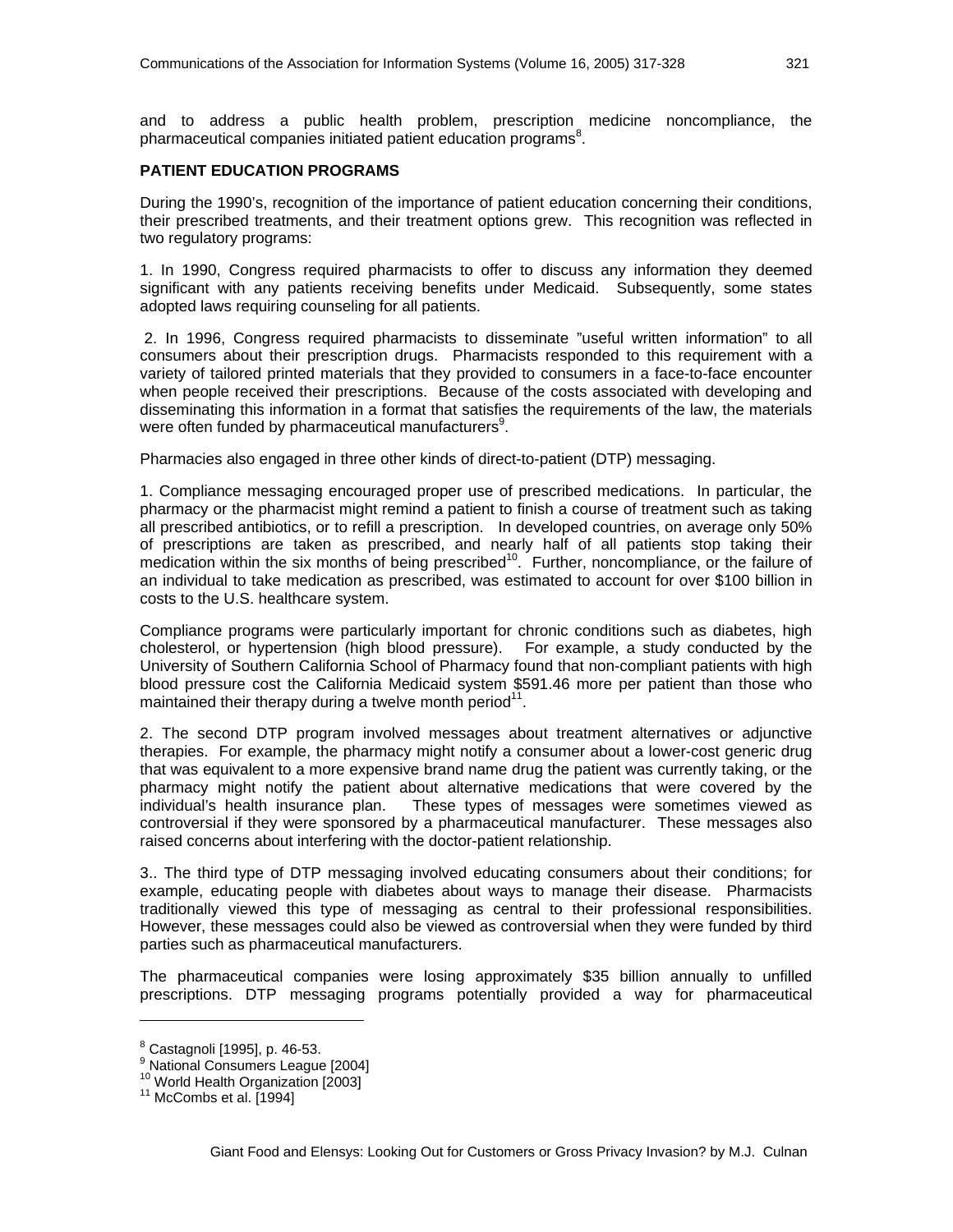companies to reduce these losses. For example, prior research found that reminders, either by mail or telephone, increased prescription refill compliance.<sup>12</sup> McKesson, a healthcare supply management company, operated a Patient Care Enhancing Program (PCEP) in collaboration with 500 pharmacies nationwide. Compliance for Coumadin, a blood thinner from Dupont Pharma, increased 25% after patients received a PCEP reminder to refill their prescriptions.<sup>1</sup>

However, a letter from a physician to the editor in the *Journal of the American Medical Association* raised ethical concerns about compliance programs financed by pharmaceutical companies that only included consumers who were prescribed a specific drug from that manufacturer excluding the rest of the pharmacy's customers who suffered from the same condition. "It appears that the true motivation for this campaign lies in the drawers of their cash registers," the physician wrote. $14$ 

#### **IV. PRIVACY ISSUES**

The use of DTP messaging also potentially raised privacy issues. In 1993, the *Harris-Equifax Health Information Survey* found that 60% of the public felt it was not acceptable for pharmacists to provide names and information of customers taking certain medications to pharmaceutical companies for direct marketing without first obtaining the individual's consent.<sup>15</sup> The Direct Marketing Association, a trade association that represented pharmaceutical companies through its healthcare marketing group, formulated voluntary privacy guidelines for marketing use of health and medical data. Because of the sensitivity of medical data, information derived from the patient-care provider relationship should never be used for marketing purposes. Other health and medical data voluntarily disclosed by the consumer should be treated as sensitive, and rented, sold, transferred or exchanged only where appropriate safeguards were in place. To participate in the McKesson PCEP for example, patients needed to register for the program and could "opt out" of the program at any time by calling a telephone number found in all mailings they received.

On April 14, 2001, U.S. Department of Health and Human Services (HHS) issued a Privacy Rule which meant that for the first time, the privacy of medical information in the United States was protected by law. HHS issued final modifications to the Privacy Rule on August 14, 2002. The Privacy Rule was required by the Health Insurance Portability and Accountability Act of 1996 (HIPAA) and covered health insurance plans, health care clearinghouses, and health care providers who conducted health care transactions electronically. The majority of covered organizations were required to comply with the Privacy Rule by April 14, 2003. Small health plans were given until April 14, 2004 to comply. Appendix 1 provides an overview of the provisions of the final Privacy Rule. A separate rule on information security took effect on April 20, 2005 for most covered entities. Small health plans had until April 14, 2006 to comply with the security rule. The security rule required organizations to "reasonably safeguard" protected health information from intentional or unintentional use or disclosure that violated the standards and further specified implementation standards for administrative, physical and technical standards<sup>16</sup>.

Rubin knew from day one that privacy would be an issue for Elensys. The following steps were taken to protect the privacy of the pharmacies' customers.

1. The database for each pharmacy was split into two parts: one part contained name and address information, the second part contained prescription information but no personally

1

<sup>&</sup>lt;sup>12</sup> Stockwelland.Schulz [1992]<br><sup>13</sup> McLaughlin [1998]<br><sup>14</sup> Hirsch, Sherwood and Denman [1998]<br><sup>15</sup> Louis Harris & Associates [1993]<br><sup>16</sup> See: http://www.hhs.gov/ocr/hipaa/ for complete information about the HIPAA Privacy the Rule is available at http://www.hhs.gov/ocr/privacysummary.pdf. The marketing provisions of the Rule are available at http://www.hhs.gov/ocr/hipaa/guidelines/marketing.pdf. Information about the Security Rule is available at http://www.cms.hhs.gov/hipaa/hipaa2 [Accessed April 23, 2005].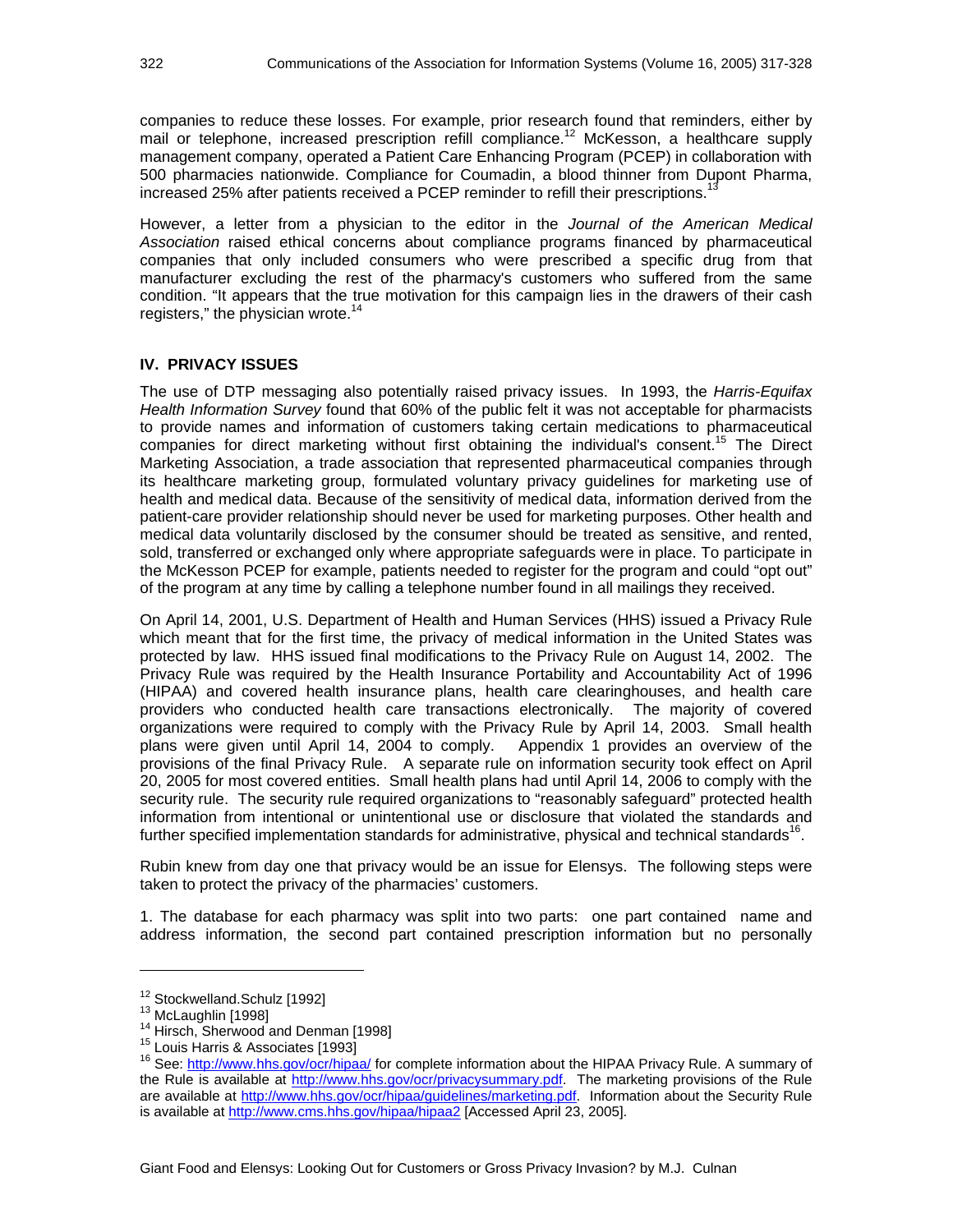identifiable information, so analysis could be done without knowing the patient's identity. To generate mailings, the two files could be linked through a unique I.D. assigned to each patient's records. The database had extraordinary security; even the CEO did not have access to the information.

2. Postcards were never used for mailings. Instead, all mailings were sent by first class mail using window envelopes so there was no chance of the wrong letter getting into an envelope. The pharmacy signed off on all communications.

3. Elensys considered itself a true partner and it would caution pharmacies not to accept any inappropriate programs to avoid potential trouble.

4. Patients could "opt out" of any compliance program at any time through a number of easy methods including a postage paid business reply envelope (BRE) and a toll free phone number included on all mailings.<sup>1</sup>

5. Elensys did not run marketing programs, it only ran compliance programs. It did not send coupons to patients nor did it run any "switch" programs where letters would be sent to patients taking one drug suggesting they ask their doctor to switch them to another drug or engage in other forms of direct marketing. These switch programs were a legal form of DTP communication and while other firms in this industry were running these types of programs, all of Elensys' programs provided information only about the specific drug prescribed by the patient's physician.

6. Elensys never provided or sold patient prescription information to pharmaceutical companies. Such an action would violate the contract between Elensys and the pharmacy.

#### **V. GIANT AND ELENSYS**

1

Giant began investigating the feasibility of providing a prescription compliance program in early 1997. In addition to the public health issues noncompliance raised, unfilled prescriptions resulted in lost revenue streams for Giant. The companies viewed compliance programs as benefiting consumers through better health in addition to increased sales for retailers and manufacturers.

Like other large chains, Giant was previously approached by pharmaceutical companies hoping to gain access to Giant's customers to do DTP marketing. Giant declined these offers because it was not comfortable with what the pharmaceutical companies wanted to do and felt these offers were not appropriate. Giant also was concerned about mailing reminders to their customers. However, the trade publications suggested that everyone was running compliance programs, and no legal or other problems were reported with consumers. State attorney generals and consumer advocates had not raised any concerns about these programs. Russell Fair talked to other chains and found they were running similar programs. Further, Giant's own customers would bring in letters they received from competitors such as CVS. In short, nothing suggested that these programs raised a red flag.

Giant first investigated the feasibility of running a compliance program in-house. However, the information systems requirements were too large. For example, to develop the tracking database needed to monitor compliance would tie up too many resources versus partnering with an organization that already developed this technology. Giant decided to outsource the compliance program.

Fair learned about Elensys from reading articles about what other companies were doing in trade journals such as *Drugstore News* and *Chainstore Age,* and from attending trade shows where Elensys exhibited. He liked that fact that Elensys was the only independent company running compliance programs. The others all were associated with a pharmaceutical manufacturer.Fair

 $17$  The national "opt-out" rate for programs administered by Elensys was less than  $3\%$ .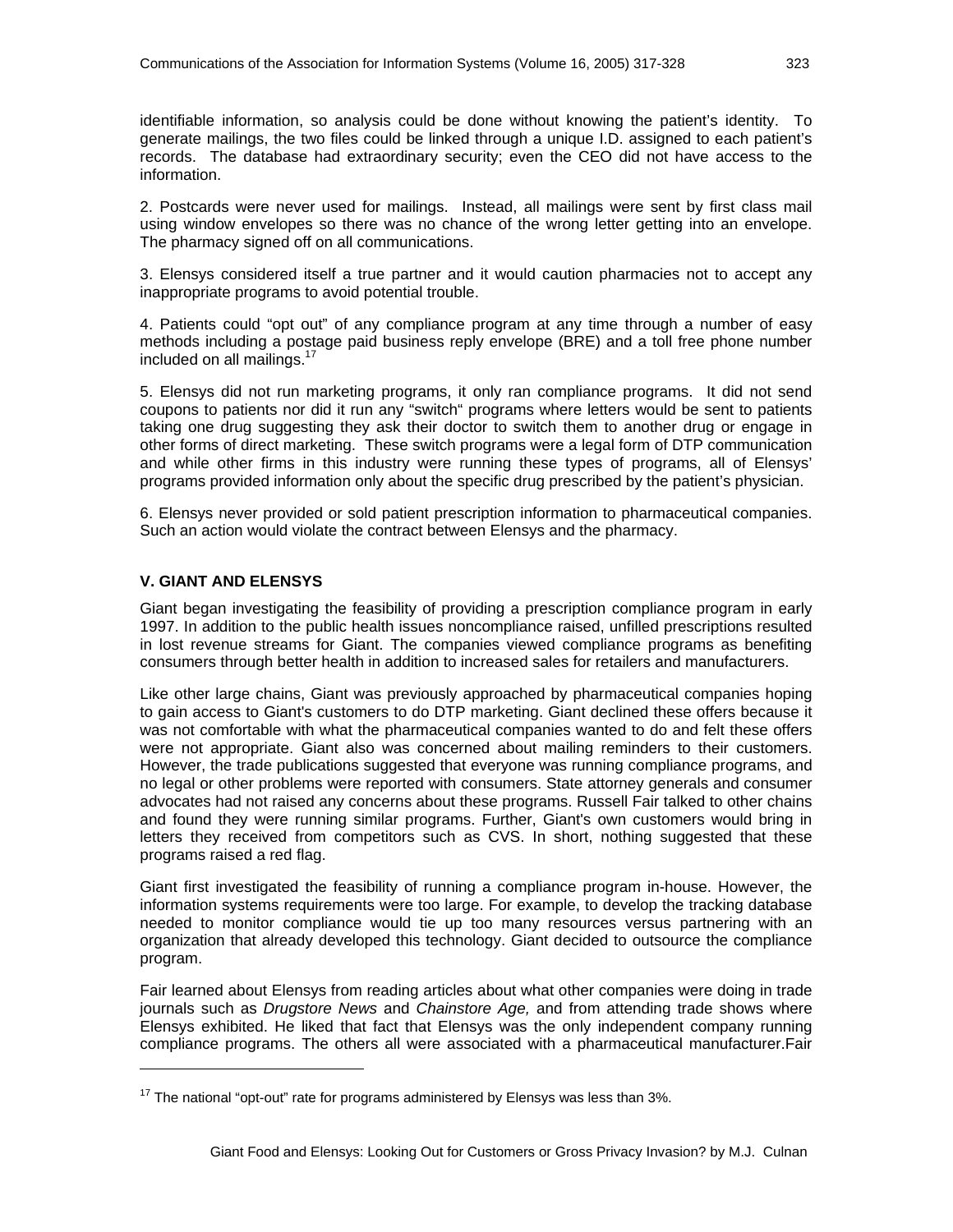didn't trust the firewalls these companies established between the compliance programs and the other parts of the business.

Fair decided to partner with Elensys. In his discussions with legal and risk management professionals all agreed the program raised privacy concerns. They were also concerned about other business risks. However, since so many other pharmacies were already participating in similar programs, they decided the downside risks were manageable. Giant's legal department negotiated the contract with Elensys. With many of its other customers, Elensys negotiated directly with the pharmaceutical companies for program funding. However, Giant chose to tightly control the environment by negotiating its own agreements directly with the pharmaceutical companies. Giant alone would determine what communications were sent to its customers. They would avoid offers for "controversial" drugs such as Prozac. Giant did not want to risk customers inferring that "Giant knows 'X' about me."

Once Giant negotiated with a pharmaceutical company to do a compliance program for a particular drug, the relevant consumers would be identified using Elensys' proprietary database software. Each consumer would be sent a letter introducing the program and inviting them to participate. An 800-number was provided for the consumer to opt out of the program. If no response was received, additional educational letters would go out on Giant letterhead. Separate letters were sent for each drug; no mass mailing was to go out to all Giant customers.

Elensys also provided periodic measurement reporting so Giant could assess the performance of the compliance program. Analysis was performed using non-identifiable data through proprietary techniques which used the Elensys database software, and could quantify the impact of the compliance programs statistically on increasing patient retention on their prescribed medications.

In December 1997, Giant began sending its pharmacy transaction data to Elensys to test the database design and so that Elensys could begin to identify trends. Each week, Giant would send the transactions for that week. Giant did not provide Elensys with its entire customer database (Appendix 2 lists the fields that were provided for each customer transaction). To track compliance, a baseline of 6-8 weeks of transaction data was needed. At Elensys, Giant's data were stored in a separate database that only contained data from Giant, running on hardware that was only used for processing Giant's data. Fair felt it was essential that no one else could gain access to Giant's customer data. However, as of mid-February when the article appeared in the *Washington Post* about the program, Elensys had yet to send out a single communication on behalf of Giant.

#### **DEALING WITH THE IMPENDING CRISIS**

Fair arrived at work early Monday morning. He met with Odonna Mathews, Giant's Vice President-Consumer Affairs, who was not involved in the original Elensys decision. The two of them quickly agreed on a course of action.

#### **ACKNOWLEDGMENTS**

The author acknowledges the generous assistance of Russ Fair, Odonna Mathews, Dan Rubin, Rick Franks and Matt Glaser in the development of the case, and the helpful comments of Prof. William K. McHenry of the University of Akron on prior versions of this case.

Editor's Note: This article was received on April 23, 2005 and was published on August 3, 2005

#### **REFERENCES**

EDITOR'S NOTE: The following reference list contains the address of World Wide Web pages. Readers who have the ability to access the Web directly from their computer or are reading the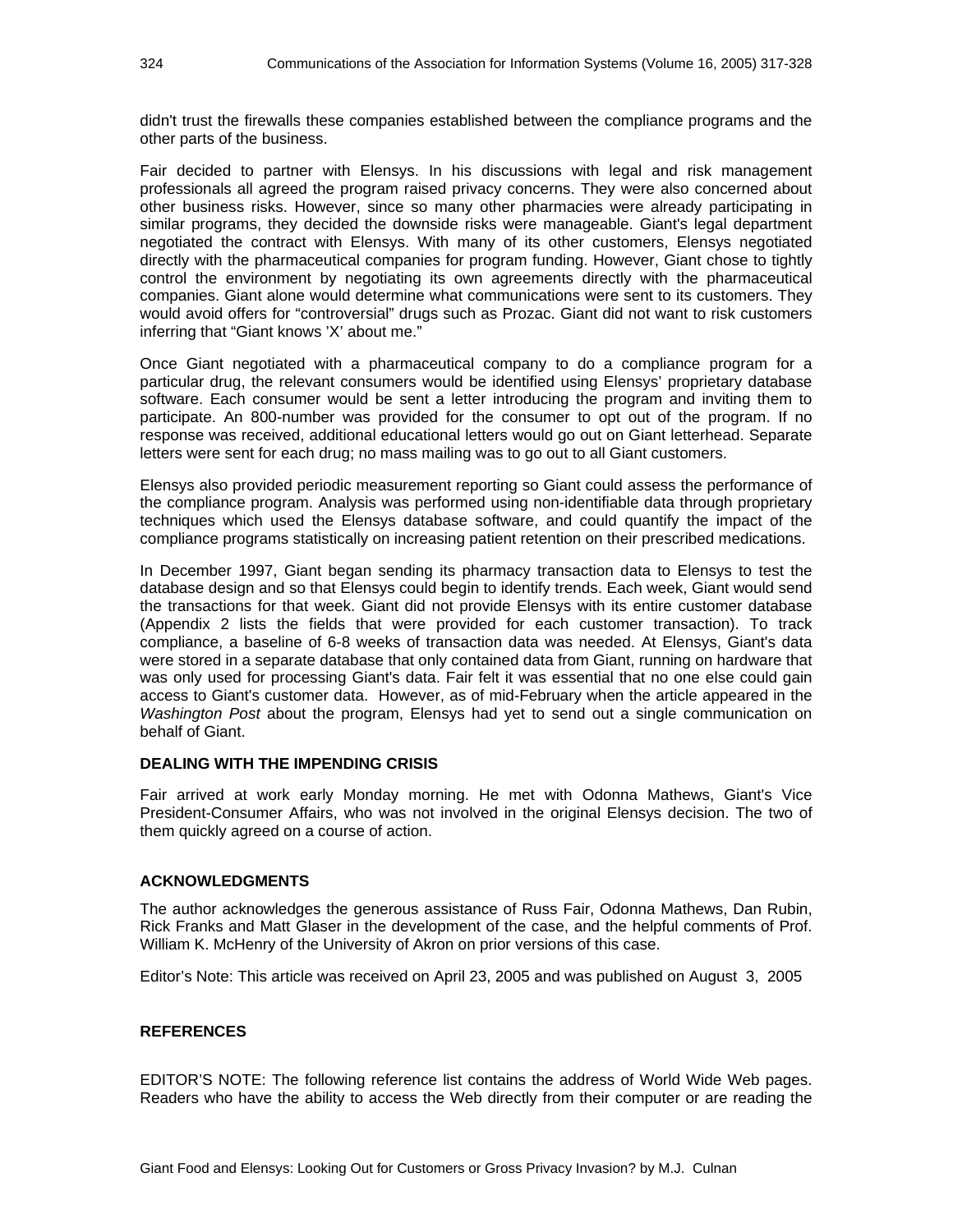paper on the Web, can gain direct access to these references. Readers are warned, however, that

1. these links existed as of the date of publication but are not guaranteed to be working thereafter.

2. the contents of Web pages may change over time. Where version information is provided in the References, different versions may not contain the information or the conclusions referenced.

3. the authors of the Web pages, not CAIS, are responsible for the accuracy of their content.

4. the author of this article, not CAIS, is responsible for the accuracy of the URL and version information.

- Castagnoli, William G. (1995) "Is Disease Management Good Therapy for an Ailing Industry?" *Medical Marketing & Media*, January 1, p. 46-53
- Elensys Care Services (1998), "Patient Compliance & Education Services: Description of Services?" Woburn, MA: Elensys
- Giant Food (1995) "Izzy," We News Special Edition, November
- Giant Food, 1998. Corporate Profile, Giant Food, Inc. May
- Giant Food (2005a) Press release, April 19
- Giant Food (2005b) The History of Giant. http://www.giantfood.com/corporate/ company aboutgiant2.htm (Accessed July 25, 2005).
- Harvard Business School (1998) *The Pharma Giants: Ready for the 21st Century?* Case 9-698- 070, Boston, MA: HBS Press May 6.
- Hirsch, Ronald L., L. M. Sherwood and J. Denman, "Merck-Sponsored Simvastatin (Zocor) Compliance Program for Patients Using Wal-Mart Pharmacy: Of Benefit to Whom?" *JAMA*, (279)23, pp. 1875-1876, June 17.
- Louis Harris and Associates (1993) *Harris-Equifax Health Information Privacy Survey*, Atlanta: Equifax.
- McCombs, Jeffrey S. et. al. (1998) "The Costs of Interrupting Antihypertensive Therapy in a Medicaid Population," *Medical Care,* (32) pp. 214-226.
- McLaughlin, Mark (1998), "Pharmacy Database Program Helps Consumers Keep Their Refills Current," *DM News*, November 9, p. 10.
- National Consumers League (2004), *Health Care Communications Provided by Pharmacies: Best Practices Principles for Safeguarding Patient Privacy*. http://www.nclnet.org/ pressroom/pharmacy\_privacy\_practices\_report.htm (Accessed April 23, 2005).
- O'Harrow, Robert Jr. (1998), "Prescription Sales, Privacy Fears: CVS, Giant Share Customer Records with Drug Marketing Firm," *Washington Post*, February 15, pp. A1.
- Stockwell, M.L. and R.M.Schulz (1992), "Patient Compliance: An Overview", *Journal of Clinical Pharmacy and Therapeutics*, (17) pp. 283-295.
- Veverka, A.(2000) "Gallup Poll Shows Fewer Americans Trust Accountants" Knight Ridder Tribune Business News, December 20, p. 1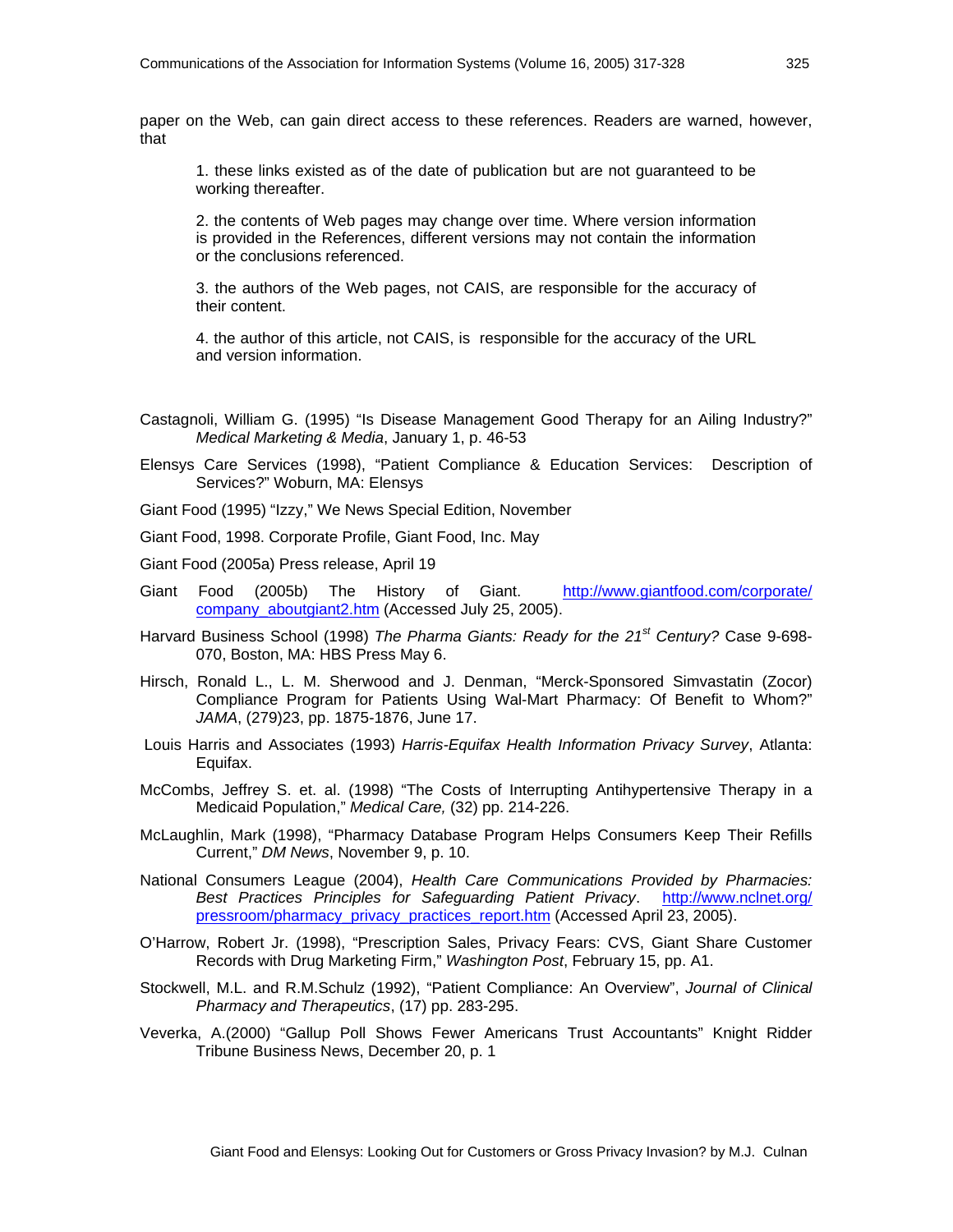World Health Organization (2003), *Adherence to Long Term Therapies: Evidence for Action,*  Geneva: WHO, http://www.who.int/chronic\_conditions/ adherencereport/en/ (Accessed April 23, 2005).

#### **APPENDIX I. OVERVIEW OF THE FINAL HIPAA HEALTH PRIVACY RULE**<sup>18</sup>

The regulation established national standards to control the flow of sensitive patient information and penalties for the misuse or disclosure of the information. The regulation covers medical records and other individually identifiable health information related to treatment, payment and health care operations held or disclosed by a covered entity (health care providers and health plans which transmit health information for standard transactions electronically). The regulation includes the following protections.

#### **CONSUMER CONTROL OVER HEALTH INFORMATION**

Patients must be provided with notice of the patient's privacy rights and the privacy practices of the covered entity. Consent for routine health care delivery purposes is not required. However, treatment providers are required to make a good faith effort to obtain the patient's written acknowledgment of the notice. Consent is required for other uses of personal information.

### **BOUNDARIES ON MEDICAL RECORD USE AND RELEASE**

With limited exceptions, an individual's health information can be used or disclosed for health purposes only. Entities covered by this regulation may disclose health information to a business associate, and may allow a business associate to create or receive health information on its behalf if the entity obtains satisfactory assurance that the business associate will appropriately safeguard the information. A business associate is a third party that may provide services on behalf of the entity on a contractual basis (e.g. outsourcing).

#### **ESTABLISH ACCOUNTABILITY FOR MEDICAL RECORDS USE AND RELEASE**

Entities covered by the regulation must adopt written privacy policies, train employees, designate a privacy officer, and establish grievance processes for patients. The detailed policies and procedures for meeting the standards specified in the regulation are left to the discretion of each covered entity.

Health plans, providers and clearinghouses that violate these standards are subject to civil penalties. Federal criminal penalties apply if covered entities knowingly and improperly disclose information or obtain information under false pretenses.

#### **RULES RELATED TO MARKETING**

1

Health organizations covered by this rule (covered entities) must obtain the patient's written authorization to use or disclose protected health information for marketing. Marketing is defined as "communication about a product or service that encourages the recipient to purchase or use the product or service." Excluded from this definition are communications related to treatment, payment, or operations:

That describe a health-related product or service that is provided by the covered entity;

<sup>&</sup>lt;sup>18</sup> See: http://www.hhs.gov/ocr/hipaa/ for complete information about the HIPAA Privacy Rule. A summary of the Rule is available at http://www.hhs.gov/ocr/privacysummary.pdf. The marketing provisions of the Rule are available at http://www.hhs.gov/ocr/hipaa/guidelines/marketing.pdf. Information about the Security Rule is available at http://www.cms.hhs.gov/hipaa/hipaa2/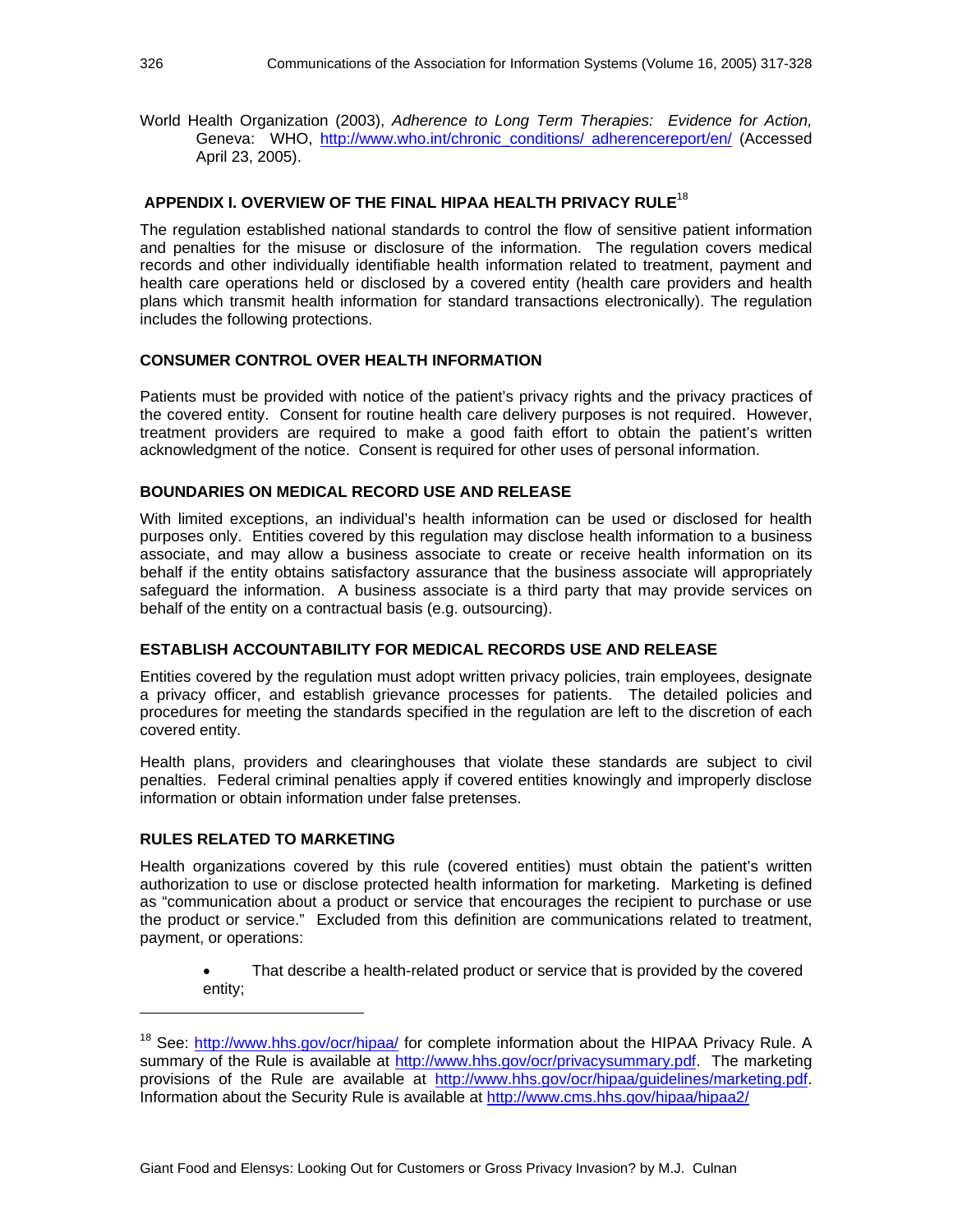- That describe a health-related product or service that is provided by the covered entity;
- That describe health-related products or services available to health plan enrollees that add value to (and are not part of) the plan's benefits; or
- Are related to treatment of the individual including to direct or recommend alternate therapies, providers or settings of care.

Examples of communications that are not considered marketing include:

- A health plan sends a mailing to its subscribers approaching Medicare age with materials describing its Medicare supplemental plan;
- A pharmacy or other health care provider mails prescription refill reminders to patients, or uses a business associate to do so;
- A hospital uses its patient list to send a mailing announcing the acquisition of new equipment

For any permitted communications, a covered entity is allowed to disclose protected health information to a business associate to assist with the communication. The business associate is prohibited from using the information for any other purposes.

Protected health information may also be used for fundraising under a limited set of circumstances. In this case, the fundraising materials must describe how the individual can opt out of future fundraising communications.

Covered entities may not sell lists of patients or enrollees to third parties for the marketing activities of the third party without the individual's authorization. For instances where authorization is required, the authorization must disclose if the marketing involves remuneration to the covered entity by a third party. Simply put, an entity covered by HIPAA may not sell health information protected by HIPAA to a business associate or any other third party for that party's own purposes. Further, covered entities may not sell lists of patients or enrollees to third parties without obtaining authorization from each person on the list.

#### **APPENDIX 2. TRANSACTION DATA SUPPLIED TO ELENSYS**

- Customer Name
- Customer Address
- Date of Birth

Gender

Prescription Components:

- Drug
- Prescription #
- Quantity
- Date Supplied
- Number of Refills
	- **Doctor**

Elensys' proprietary database was structured in two separate parts. One part contained the patient's name, address information, and an indicator of whether or not the patient had "opted in"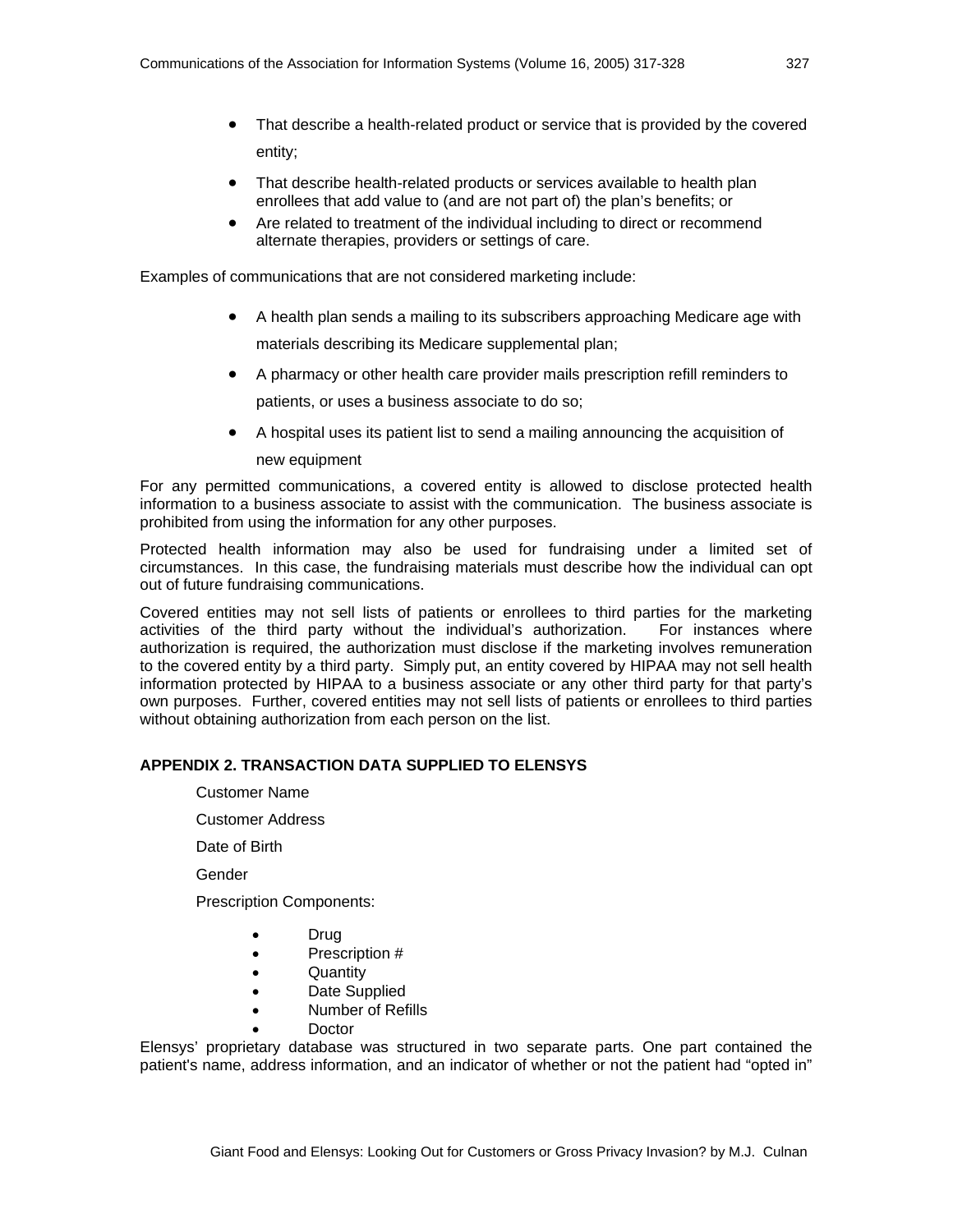or "opted out"<sup>19</sup> of the program. The second part contained prescription and analysis information. This separation made it possible to do data mining operations on the prescription information without ever linking this information to specific patients. Data mining operations involved sophisticated analysis based on the unique medical and pharmaceutical knowledge of Elensys employees, and went well beyond simple rules of the type "If patient X has prescription Y, send mailing."

Elensys did not own any of the patient data in their database. They were legally prohibited from selling or providing in any way any of the data they acquired from the pharmacies to pharmaceutical manufacturers or others.

# **ABBREVIATIONS**

- BRE: Business reply envelope
- CRM: Customer relationship marketing
- DTC: Pharmaceutical direct to consumer advertising
- DTP: Pharmacy direct to patient messaging
- HHS: U.S. Department of Health & Human Services
- HIPAA: Health Insurance Portability and Accountability Act
- HMO: Health Maintenance Organization

# **ABOUT THE AUTHOR**

**Mary J. Culnan** is the Slade Professor of Management and Information Technology at Bentley College. Her current research interests include online communities, information privacy, and the implications of unsecured home PC's for critical infrastructure protection. Her research appears in *Journal of Public Policy and Marketing*, *The Information Society*, *Journal of Interactive Marketing*, *Organization Science*, the *MIS Quarterly*, and *Management Science*. She serves on the editorial board of *The Information Society*.

Copyright © 2005 by the Association for Information Systems. Permission to make digital or hard copies of all or part of this work for personal or classroom use is granted without fee provided that copies are not made or distributed for profit or commercial advantage and that copies bear this notice and full citation on the first page. Copyright for components of this work owned by others than the Association for Information Systems must be honored. Abstracting with credit is permitted. To copy otherwise, to republish, to post on servers, or to redistribute to lists requires prior specific permission and/or fee. Request permission to publish from: AIS Administrative Office, P.O. Box 2712 Atlanta, GA, 30301-2712 Attn: Reprints or via e-mail from ais@aisnet.org.

l

 $19$  With "opt-in," the patient will not receive any mailings unless they have consented. With "opt-out", the patient will be sent mailings unless they object.